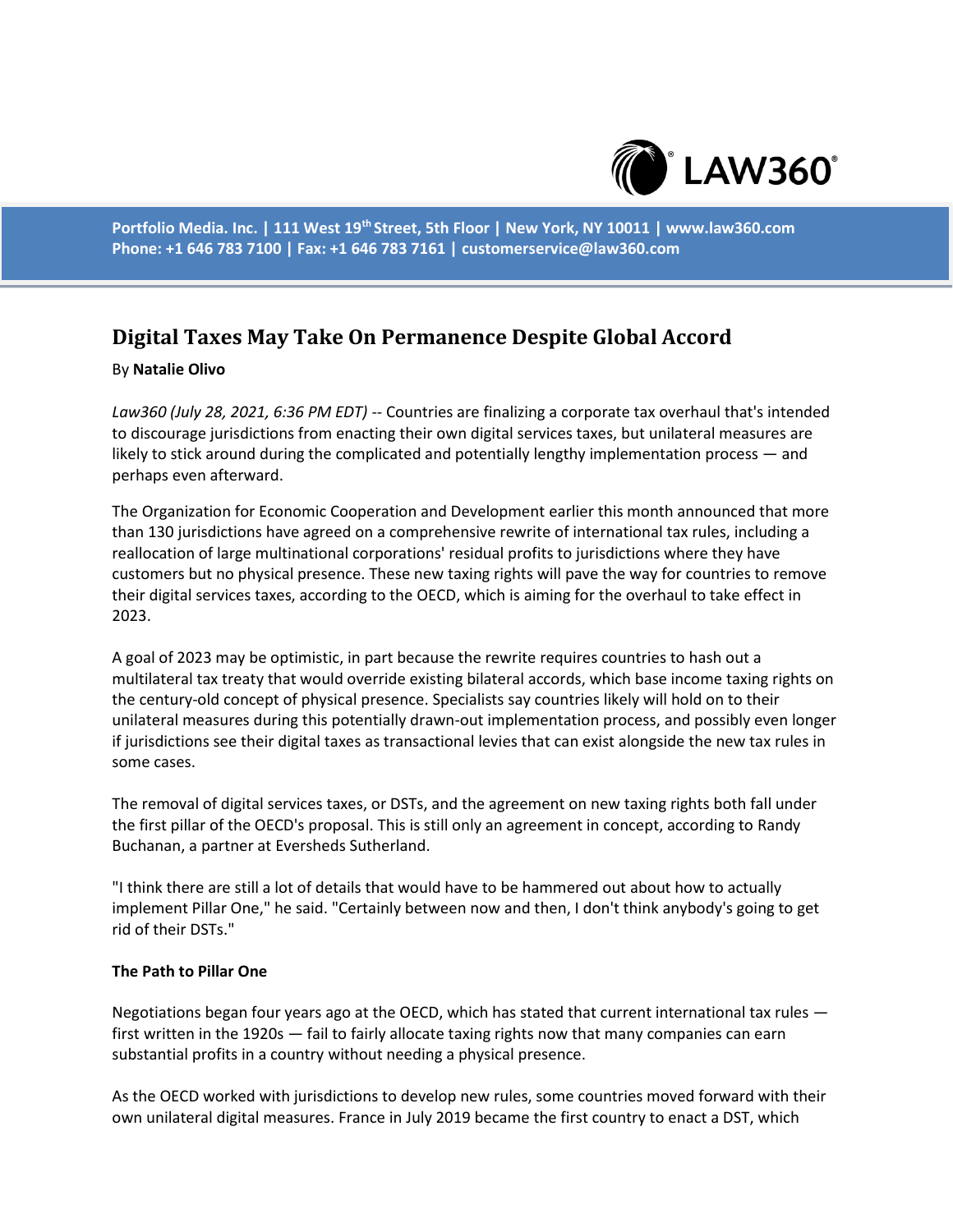involves a 3% levy on revenue from digital services, such as online advertising, provided remotely by large companies.

Former President Donald Trump's administration argued that the measure unfairly targeted American tech companies and initially threatened tariffs before delaying them during pending investigations into similar digital services taxes. President Joe Biden's administration later suspended tariffs against six countries — Italy, Spain, Turkey, the U.K., India and Austria — as discussions continued at the OECD.

Meanwhile, the OECD is leading the final stages of negotiations for a two-pronged approach — Pillar One and Pillar Two — that would create new taxing rights while also seeking agreement on a global minimum tax. Pillar One wouldn't single out digital transactions but would instead focus on profits, applying to companies with a global turnover above €20 billion (\$23.7 billion) and profitability above a 10% margin, according to the OECD, which said final rules will be released in October.

Officials from several countries, including France and Canada, have already stated they will keep collecting on their DSTs until Pillar One rules are in place. Whether countries could be expected to remove their DSTs after Pillar One is implemented may depend in part on what "implementation" actually means.

It would be a heavy lift to ask a country not to impose DSTs under certain circumstances because it was determined that implementation standards haven't been met, according to Loren Ponds, a member of Miller & Chevalier Chtd.

"We're seeing the importance of what implementation means," she said.

There's a question of whether the term refers to broad-based implementation — meaning there's a framework with rules — or if implementation means countries have adopted these rules after they've signed on, she said.

There are also questions, Ponds said, about "how much adoption, to what degree and by whom does implementation really get measured?"

# **A Complicated Way Forward**

After countries finalize a Pillar One agreement, they'll need to face the existing bilateral treaty network that relies on the concept of physical presence when it comes to taxing profits. In response to these treaty barriers, the OECD has outlined a so-called multilateral instrument that will be ready for countries to sign in 2022, a year before Pillar One is intended to be applied domestically in countries across the globe.

In the U.S. alone, a multilateral accord faces obstacles in the Senate, where two-thirds of the chamber must ratify treaty changes — a requirement that has caused long-term delays in the past.

U.S. Treasury Secretary Janet Yellen recently addressed the slower pace of Pillar One compared to Pillar Two, which involves a global minimum effective corporate tax rate of 15%. Speaking during a news conference on July 11, she said Pillar One "will be on a slightly slower track" and that Treasury "will work with Congress."

Although Yellen has signaled support for a global deal at the OECD, the U.S. government's role in the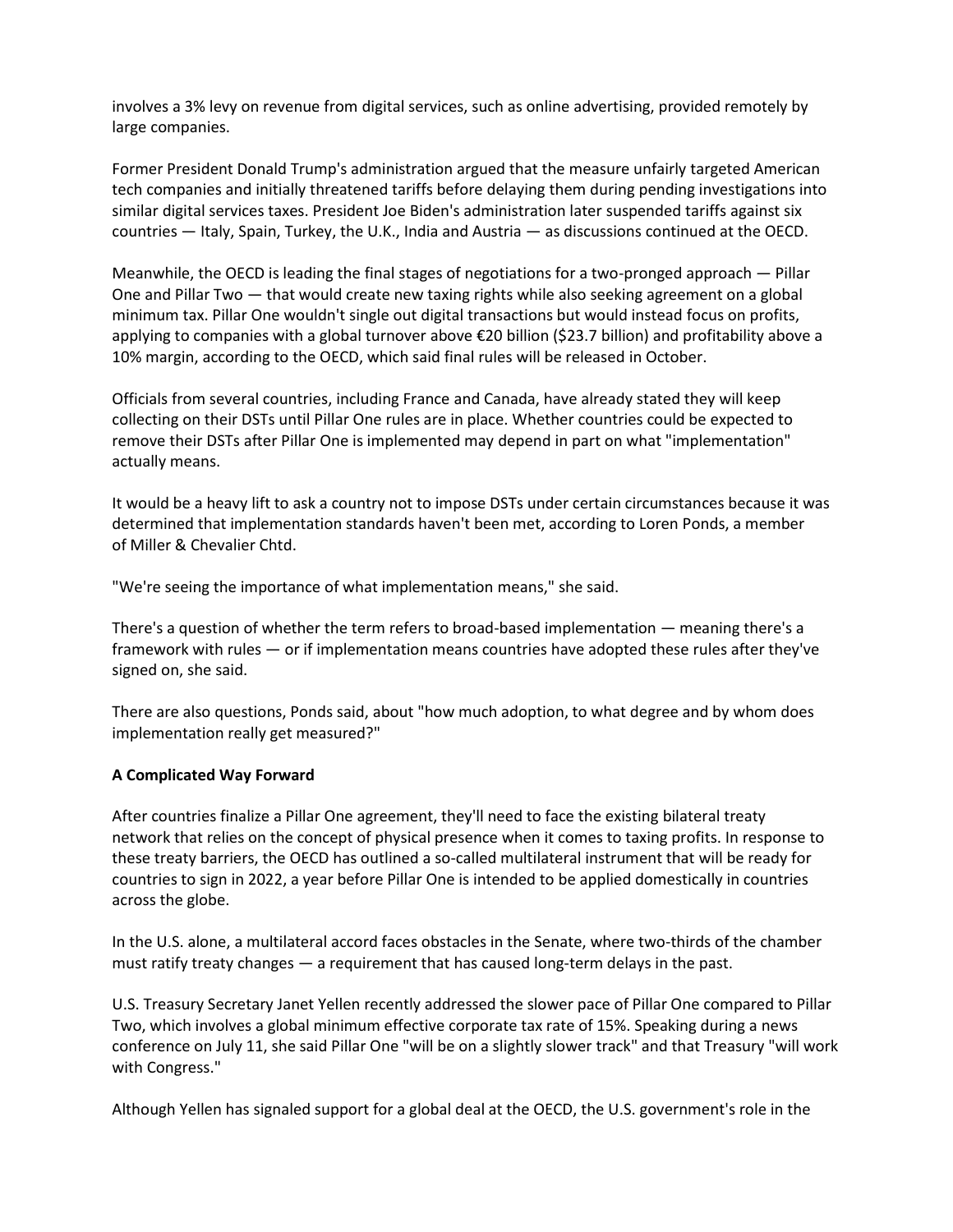agreement would essentially remain static unless both chambers of Congress legislated the measures and the Senate separately approved a multilateral instrument.

According to Buchanan at Eversheds Sutherland, it's probably not realistic to expect the Senate to ratify a multilateral instrument in the near future. There may be similar implementation hurdles in other countries, he said.

"Even if you get agreement about how you want it to look, it just seems like it's a long road," he said.

As Ponds saw it, it's too early to tell how Pillar One would be implemented from a congressional standpoint, given that the 2023 timeline seems ambitious. Legislation and treaty ratification could occur under a future Congress, she said.

Based on present issues today, however, Ponds noted that the U.S. has not been a party to any other multilateral instrument thus far and there's been difficulty ratifying treaties in the Senate under its current composition.

"And that's apart from any of the legislative changes that we'd have to enact," she said.

Meanwhile, the possibility of lingering unilateral measures in the absence of global Pillar One implementation was discussed during a webinar hosted earlier this month by the Atlantic Council, a think tank based in Washington, D.C. Speaking during the virtual event, a former Treasury official predicted that many countries would be reluctant to stop collecting their DSTs "given that it's not clear that the U.S. will actually implement Pillar One in the near future."

# **The Staying Power of Digital Taxes**

Even if Pillar One rules eventually take hold, some nations may decide to keep their unilateral measures. The potential permanence stems in part from the mechanics: While Pillar One involves taxing profits, DSTs are based on transactions and thus bear similarities to sales taxes in the U.S. or value-added taxes elsewhere.

As an indication that digital taxes are similar in nature to a VAT, major tech companies have announced plans to pass the cost of digital measures on to their consumers as fees. Google, for example, recently notified advertisers that it would add a 2% surcharge for advertisements purchased on its platform that target users in Italy, citing "the cost of complying with digital services tax legislation."

As Buchanan saw it, companies' decision to pass on DST costs makes the measure look like a VAT, where a tax is collected at different stages of the supply chain and costs are passed down.

Most countries have income tax systems and VAT systems that operate side by side  $-$  similar to individual states' income and sales taxes in the U.S. — and they're viewed as serving two different functions, he said. That could ultimately be the position that countries take with Pillar One and DSTs, Buchanan said.

"The stated goal of the OECD is that you won't end up in that situation," he said. "It should be when Pillar One's in place, you get rid of all those DSTs. I'm just a little cynical about whether it's really going to play out that way in the end."